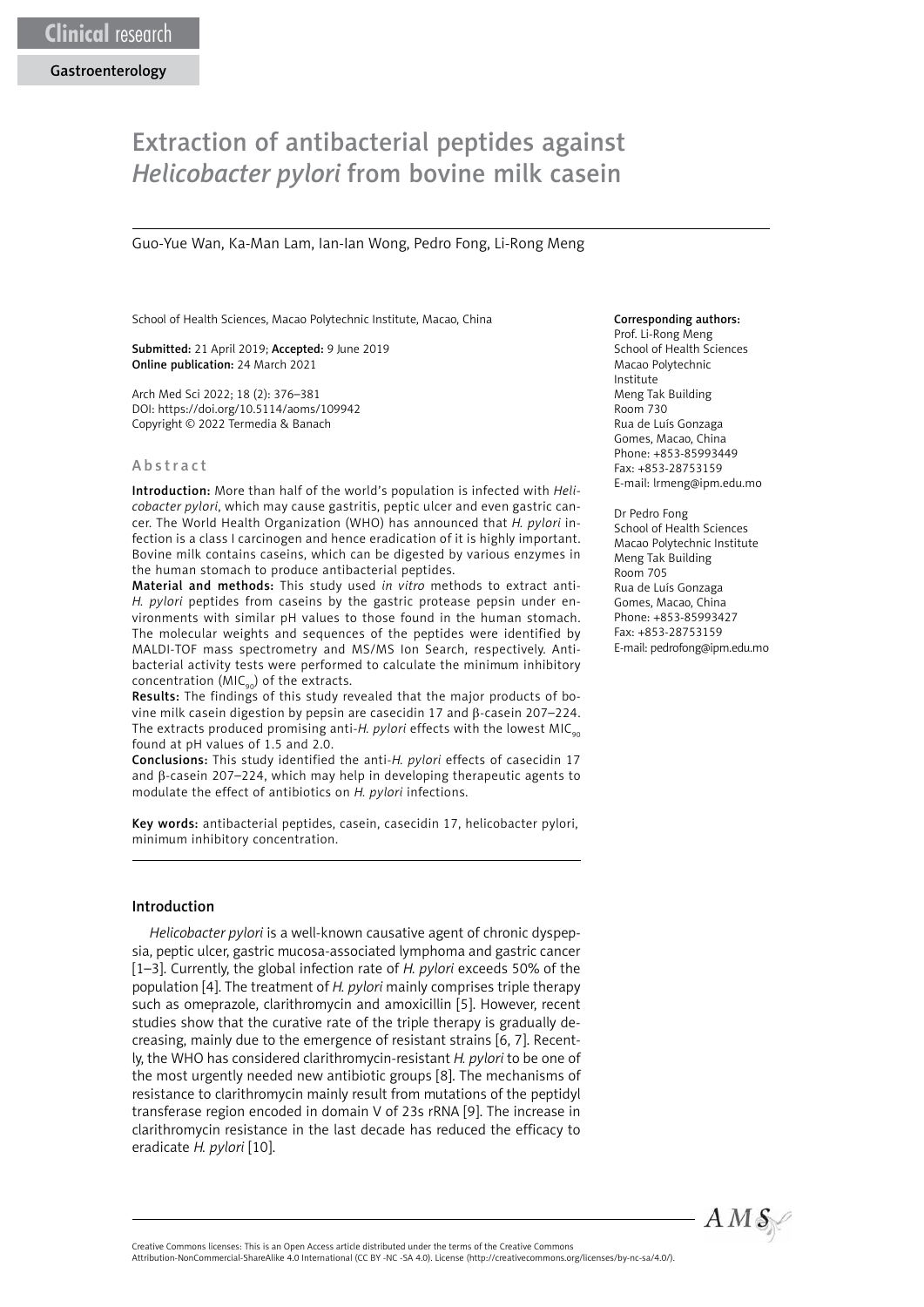In the past decade, various antibacterial peptides were discovered through the studies of organisms' immune mechanisms [11]. These peptides showed antibacterial effects towards various kinds of bacteria, including *H. pylori*. For example, Chen *et al.* identified the first anti-*H. pylori* peptides from amphibian skins [12]. The peptide was composed of 23 amino acids with the sequence of GLLRASSVWGRKYYVDLAGCAKA. Another recent example is the venom peptide bicarinalin, which has produced similar anti-*H. pylori* activity as four antibiotics currently used in therapies against *H. pylori* [13]. Most of the discovered antibacterial peptides have a nonspecific innate immune response against exogenous pathogens. At present, the mechanisms of antibacterial activities can be divided into two groups. The first is the amphipathic  $\alpha$ -helix structure of peptides that binds to the bacterial cell membrane to form pores and destroy the cell membrane by releasing the cell contents [14]. The second is the antibacterial peptides that directly enter the bacterial cells and act on the DNA, RNA, protein, mitochondria and cell membrane, inhibiting the synthesis, transcription and translation of the cells. The peptides may also interfere with cell metabolism and inhibit the formation of the cell membrane [14]. The study also demonstrated that peptides can kill bacteria at a faster rate than that of its multiplication [15]. The combination of the physical killing mechanisms and fast killing rate means resistant strains are potentially less likely to develop compared to most antibiotics [16]. Another advantage of antibacterial peptides is the highly degradable properties, which may lead to few drug residues and side effects [17].

Antibacterial peptides have been found in mammals, plants, insects and even microorganisms. This inspired us to evaluate whether food also contains anti-*H. pylori* peptides. The aim of this study was to investigate whether the most common food source, milk, contains any peptides against *H. pylori*. Milk is rich in protein, of which caseins account for about 80% of the total protein [18]. Caseins, in addition to nutrition, produce numerous biologically active peptides through enzymolysis during food processing. Many of these peptides have demonstrated antimicrobial activities. For example, bovine αs1-casein f (99–109) has antibacterial activities against Gram-positive bacteria *Bacillus subtilis* and *Listeria innocua* [19] and  $\alpha$ s2-casein f (181–207), f (175–207) and f (164–207) demonstrated antibacterial properties against both certain Gram-positive and Gram-negative bacteria [19].

This study aimed to extract antibacterial peptides from caseins and to determine their minimum inhibitory concentrations (MIC) against *H. pylori* under environments with different pH values.

#### Material and methods

Caseins (Sigma C5890) from bovine milk were purchased from Sigma (Guangzhou, China). Antibacterial peptide extraction was performed on the caseins, followed by concentration and identification of the peptides. A study had shown that casein has anti-*E. coli* activities, and hence it was used in this study to ensure the extracted antibacterial peptides were active. The antibacterial activities of the extracts were also tested on *H. pylori* (ATCC-43504). Eight concentrations of the extracts were used to calculate the MIC values at four environments with different pH values. The eight concentrations were 25 mg/ml, 12.5 mg/ml, 6.25 mg/ml, 3.125 mg/ml, 1.5625 mg/ml, 0.78125 mg/ml, 0.390625 mg/ml and 0.1953125 mg/ml. They were all tested in environments with pH values of 1.5, 2.0, 2.5 and 3.0. The *H. pylori* were purchased from Tin Hang Technology, Hong Kong, China. The experiments were performed with blank solutions, negative and positive controls. The blank solutions did not contain antimicrobial peptides or *H. pylori*. They were used to ensure there was no contamination and also for measurement of the microplate spectrophotometer optical density values at 600 nm (Multiskan GO, Thermo Fisher Scientific). The negative controls contained *H. pylori* and no antibacterial peptides, whereas the positive controls contained the extracted antibacterial peptides and no *H. pylori.*

# Recovery, storage, and identification of *H. pylori*

Strains of *H. pylori* (ATCC-43504) were recovered in accordance with the instructions provided by the supplier product information sheet (https://www.atcc.org/~/ps/43504.ashx). The cryopreserved strains were thawed in a 37°C water bath. The solutions (100 μl) were then inoculated with 6% sheep blood Columbia agar (Huankai Microbial, Guangdong, China) and incubated at 37°C for 3 days in a facultative anaerobic environment. In terms of storage, glycerin was added to brain heart infusion broth to prepare the cryopreservation medium, where the *H. pylori* were added and stored at –80°C. Identification of the *H. pylori* (ATCC-43504) was performed by assessment of colony morphology by microscopy, in which conformation was suggested to be needle-like with a glassy translucent appearance of colonies formed on the Columbia blood agar plate (Huankai Microbial, Guangdong, China). This indicates that the strains were Gram-negative spiral bacilli. Identification of *H. pylori* (ATCC-43504)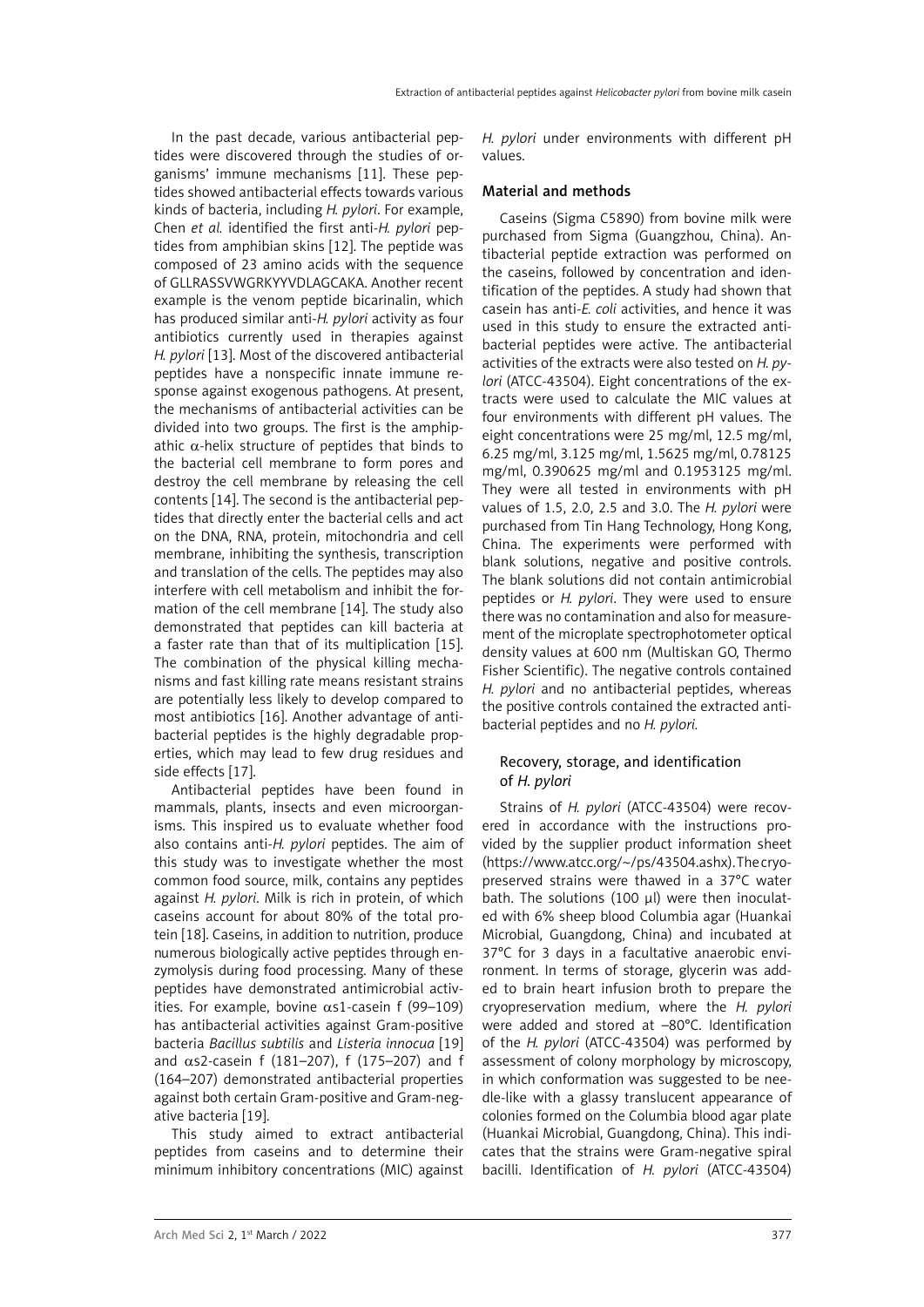was also performed by biochemical assays, including oxidase, catalase and urease tests (Huankai Microbial, Guangdong, China). A combination of the above results served as the identification of the *H. pylori* strain.

# Extraction and identification of antibacterial peptides

Caseins (20 g) were dissolved in 300 ml of deionized water at 37°C; the pH value of the solutions was adjusted to 1.5, 2.0, 2.5, or 3.0 with hydrochloric acid. Pepsin (0.6 g) (1 : 10000, P-5144, BoMei Biotechnology, HeFei, China) was added to the solutions for enzymolysis, which was carried out at 37°C for 5 h. During the experiments, hydrochloric acid was added drop-wise to maintain the pH value of the solution. After enzymolysis, the pepsins were inactivated by incubation in a water bath at 80°C for 20 min. The de-enzymatic solutions were then centrifuged at 3500 rpm and 9000 rpm for 30 min and 20 min, respectively. The supernatants were then collected and filtered through a 0.45 μm filter and re-filtered through a 0.22 μm filter. The mixtures were evaporated to dryness on a rotary evaporator and freeze-dried. The dry mixture  $(0.1 \text{ g})$  was sent to the National Center for Protein Sciences (Beijing, China) for molecular weight analysis and peptide sequencing analysis by MALDI-TOF mass spectrometry and MS/MS Ion Search, respectively.

# Preparation of *H. pylori* and *E. coli* 0.5 McFarland Turbidity solution

Several *H. pylori* colonies from the 6% sheep blood Columbia broth were added to sterile tubes containing 0.9% normal saline, shaken for 15 s and adjusted to a turbidity of 0.5 in the microbial turbidimeter (DensiCHEK Plus, bioMerieux, USA). The same methods were performed for the preparation of the *E. coli* (ATCC-25922) solution.

## Antibacterial activity test

Microdilution methods were used to evaluate the inhibitory effects of each group of antibacterial peptides against *E. coli*. Sterile Brucella broth (HopeBio, Qingdao, China) was used to dilute the antibacterial peptide extracts with  $pH = 1.5, 2.0$ , 2.5 and 3.0 through the following methods. The broth (600 μl) was added to a 48-well plate and 600 μl of 50 mg/ml antibacterial peptides was added to the first well, followed by seven half-dilutions to produce the 25 mg/ml, 12.5 mg/ml, 6.25 mg/ml, 3.125 mg/ml, 1.5625 mg/ml, 0.78125 mg/ ml, 0.390625 mg/ml and 0.1953125 mg/ml peptide solutions. The *E. coli* 0.5 (approximately 1.5  $\times$  10<sup>8</sup> CFU/ml) McFarland Turbidity solution (2  $\mu$ l) was then added to each of the peptide solutions

and incubated at 37°C for 24 h in a facultative anaerobic environment. The mixtures were assigned to five categories by naked-eye observations. The categories were *clearly transparent*, *blurred* (80% suppressed), *turbidity significantly reduced* (50% inhibited), *turbidity mildly reduced* and *turbidity was not reduced*. Mixtures of blurred or turbidity significantly reduced categories were considered of having antibacterial activities against *E. coli*.

# Minimum inhibitory concentration determination

The preparations of MIC assays of antibacterial peptides against *H. pylori* were the same as those for analysis of *E. coli*, with the difference being that each *H. pylori* assay was repeated 12 times for higher accuracy and consistency. Instead of performing naked-eye observation as in the *E. coli* assays, the *H. pylori* MIC assays were performed in sterile 96-well microliter plates (ChunBo Biologics, Haimen, China) and the absorbance of the spectrophotometer was set at 600 nm. The MIC $_{\text{oo}}$ values were defined as the lowest concentration of peptide that inhibits 90% of *H. pylori*. The inhibition percentage was calculated by the following equation: Inhibition  $(\%) = (1 - (Optical density))$ (OD) value of sample/Optical density (OD) value of negative control))  $\times$  100%.

## Statistical analysis

Data analysis was performed using the paired *t-*test comparative method embedded in the SPSS 20.0 software to calculate the *p*-values, which were considered to be statistically significant when *p* was less than 0.05. The sample groups were compared with the blank control, negative and positive control groups. Regression analysis was used to analyze the relationship between the concentration of each group of the antibacterial peptides and their OD values. Pearson correlation analysis was used to evaluate the relationship between pH changes and MIC values.

## Results

# Antibacterial peptide extraction rate

Casein (20 g) was hydrolyzed by pepsin at different pH values. It was then concentrated and freeze-dried to give the weight and extraction rate as shown in Table I.

# Identification of antibacterial peptides

The MALDI-TOF mass spectrometry analyzed the molecular weight of the antimicrobial peptides at pH 2.0 and pH 3.0 (Figures 1 and 2). The peaks with the highest abundance at both pH values were located at 1881 m/z and 1994 m/z.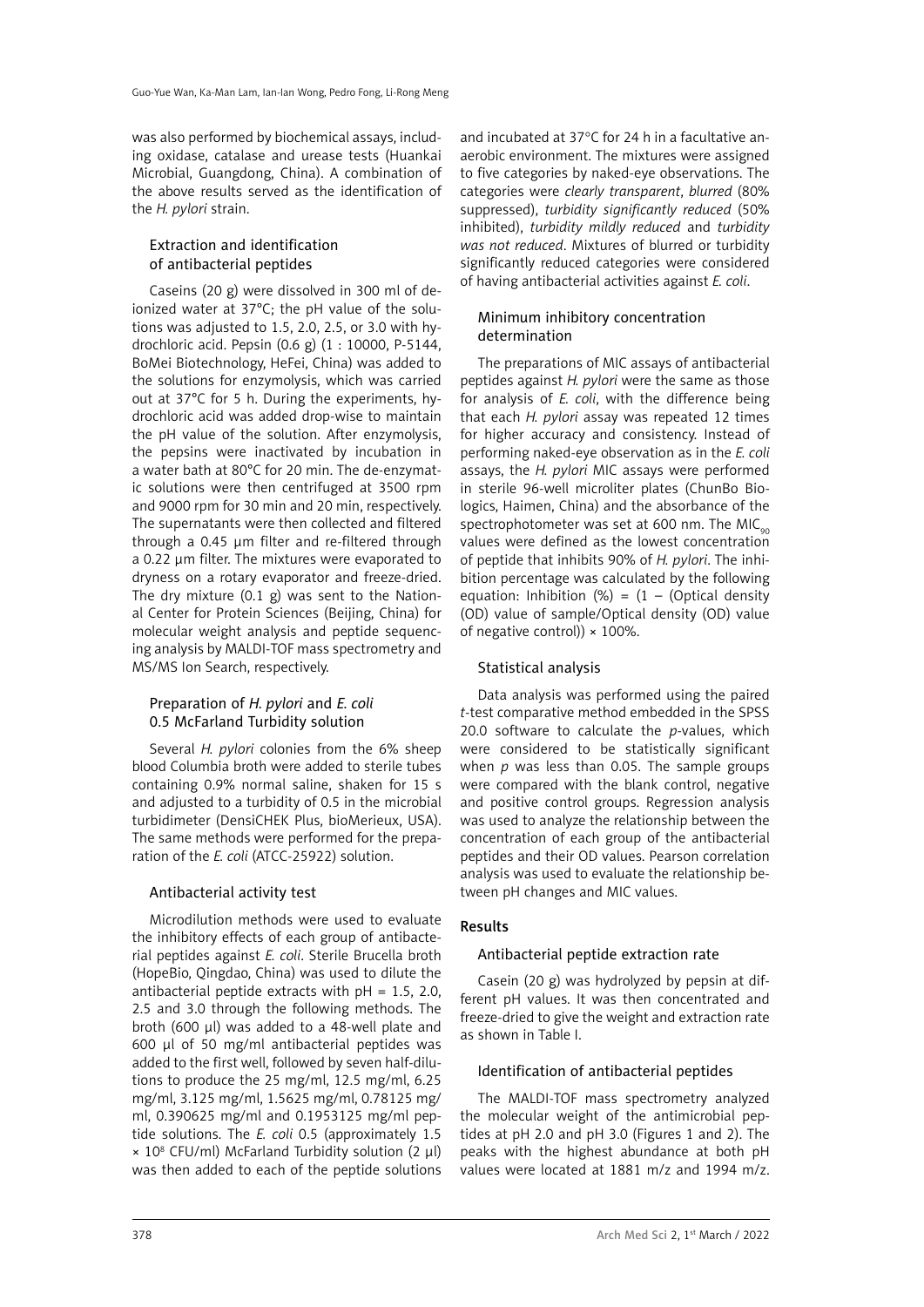Peptide sequencing analysis was performed by MS/MS Ion Search and the resulting amino acid sequences with 1881 m/z and 1994 m/z were YQEPVLGPVRGPFPIIV and LYQEPVLGPVRGPFPIIV, corresponding to residues 208–224 and 207–224, respectively (Table II). These sequences were matched with the corresponding peptides in the Antimicrobial Peptide Database [20], Milk Peptide Database [21] and MilkAMP Database [22]. The peptides with 1881 m/z were identified as casecidin 17 with APD (Antimicrobial Peptide Database) ID of AP01398, and there were no records in the above three databases for the peptide with 1994 m/z. Literature searches of this peptide were performed on the most common databases, including PubMed, Google Scholar, Cochrane Library Databases, and Science Direct, and only a single paper was found that mentioned its bioactivity, which is modulation of the bitter taste receptors and was named β-casein 207–224 [23].

#### Antibacterial activity and minimum inhibitory concentration determination

Antibacterial assays of the peptides against *E. coli* were performed using naked-eye observations. All the mixtures were assigned as blurred or turbidity significantly reduced, which indicate that *E. coli* were successfully inhibited by each group of antimicrobial peptides. This proved that the ex-

Table I. Antibacterial peptide extraction rate

| pH values | Weight<br>of extraction [g] | Extraction rate (%) |  |
|-----------|-----------------------------|---------------------|--|
| 1.5       | 5.84                        | 29.2                |  |
| 2.0       | 5.15                        | 25.8                |  |
| 2.5       | 4.35                        | 21.8                |  |
| 3.0       | 7.36                        | 36.8                |  |

tracted antimicrobial peptides in each group were active.

With regards to the *H. pylori* MIC assays, all eight concentrations of the antibacterial peptides showed anti-*H. pylori* activity. The MIC<sub>90</sub> of both pH 1.5 and pH 2.0 was 6.25 mg/ml, whereas for both pH 2.5 and pH 3.0, the MIC<sub>90</sub> was 12.5 mg/ml.

Regression analysis showed that when the concentration of the peptide increased, the optical density (OD) values became smaller (*p* < 0.001) (Table III), indicating that the higher the concentration of the peptide is, the better is the anti-*H. pylori* effect. The Pearson correlation analysis between pH and the MICs of the antibacterial peptides in different concentrations showed a positive correlation between the pH and the MIC value with a correlation coefficient of 0.82. This indicates that the greater the pH value is, the larger is the MIC<sub>90</sub> ( $p < 0.001$ ). Hence, the anti-*H. pylori* effects of the peptides are higher in a lower pH environment, such as in the human stomach.



Figure 1. Mass spectrum of the antimicrobial peptide extraction with pH 2.0



Figure 2. Mass spectrum of the antimicrobial peptide extraction with pH 3.0

| рH  | Observed | Calculated | <b>Position</b> | Sequence                                  |  |
|-----|----------|------------|-----------------|-------------------------------------------|--|
| 2.0 | 2877.70  | 2876.56    | 179-204         | SLSOSKVLPVPOKAVPYPORDMPIOA                |  |
|     | 2107.32  | 2106.22    | $206 - 224$     | LLYOEPVLGPVRGPFPIIV<br>LYOEPVLGPVRGPFPIIV |  |
|     | 1994.24  | 1993.14    | $207 - 224$     |                                           |  |
|     | 1881.14  | 1880.06    | 208224          | YOEPVLGPVRGPFPIIV                         |  |
| 3.0 | 2877.65  | 2876.56    | 179-204         | SLSOSKVLPVPOKAVPYPORDMPIOA                |  |
|     | 1994.20  | 1993.14    | $207 - 224$     | LYOEPVLGPVRGPFPIIV                        |  |
|     | 1881.10  | 1880.06    | 208-224         | YOEPVLGPVRGPFPIIV                         |  |
|     | 1460.94  | 1459.90    | $211 - 224$     | PVLGPVRGPFPIIV                            |  |

Table II. Peptide profiles of the enzymolyzed casein at pH 2.0 and 3.0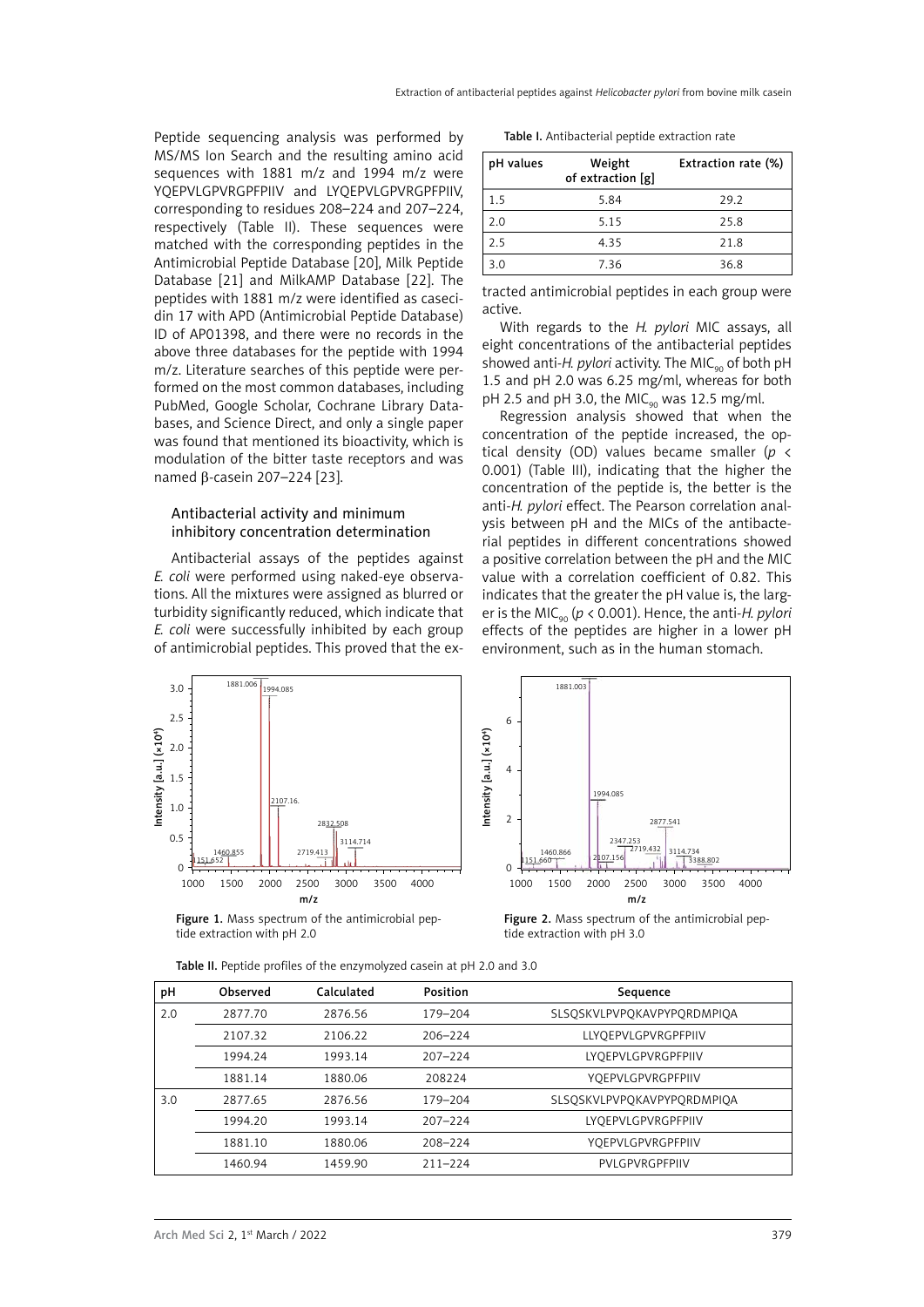Guo-Yue Wan, Ka-Man Lam, Ian-Ian Wong, Pedro Fong, Li-Rong Meng

| <b>Extract concentration</b><br>[mg/ml] | Average optical density (OD) values at |                     |                   |                     |  |
|-----------------------------------------|----------------------------------------|---------------------|-------------------|---------------------|--|
|                                         | pH 1.5                                 | pH 2.0              | pH 2.5            | pH 3.0              |  |
| 25                                      | $0.0505 + 0.1247$                      | $0.0503 + 0.0024$   | $0.0552 + 0.0022$ | $0.0456 + 0.0013$   |  |
| 12.5                                    | $0.04993 + 0.0082$                     | $0.0453 + 0.0014$   | $0.0462 + 0.0013$ | $0.0536 \pm 0.0070$ |  |
| 6.25                                    | $0.04933 + 0.0082$                     | $0.0687 + 0.0179$   | $0.2530 + 0.1178$ | 0.3168 ±0.0885      |  |
| 3.125                                   | 0.25273 ±0.0477                        | $0.3324 \pm 0.0530$ | $0.3556 + 0.0621$ | $0.3253 + 0.0230$   |  |
| 1.5625                                  | $0.3202 + 0.0519$                      | $0.3116 + 0.0364$   | $0.3204 + 0.0834$ | $0.3267 + 0.0327$   |  |
| 0.78125                                 | $0.34063 + 0.0332$                     | $0.3054 + 0.0384$   | $0.3523 + 0.0502$ | $0.03284 + 0.0413$  |  |
| 0.390625                                | $0.34503 + 0.0562$                     | $0.2983 + 0.0383$   | $0.3595 + 0.0436$ | $0.3364 \pm 0.0442$ |  |
| 0.1953125                               | 0.38013 ±0.0194                        | $0.3431 + 0.0484$   | $0.3650 + 0.0198$ | $0.3759 + 0.0488$   |  |

Table III. Optical density values of the extract with different concentrations and at environments with different pHs

*Values after ± are standard deviations.*

#### Discussion

Due to an increase in *H. pylori* resistance to antibiotics, such as clarithromycin, the triple therapy treatment has become gradually less efficacious [8]. This study discovered that the major products of bovine milk casein digestion have promising anti-*H. pylori* effects. The two major peptides identified in this study were casecidin 17 and β-casein 207–224. The anti-*H. pylori* effects of bovine milk have been suggested by Wang *et al.* [24] and the non*-H. pylori* specific antibacterial activities against both certain Gram-positive and Gram-negative bacteria of bovine casein have also been demonstrated [19]. Casecidin 17 is well documented in the literature and several bioactivities have been suggested. Rojas-Ronquillo *et al.* found the angiotensin-converting enzyme inhibitory and antithrombotic properties of casecidin 17 with an inhibition efficiency ratio of 0.1%/ peptide concentration (μg/ml) and 4.6%/peptide concentration (μg/ml), respectively [25]. Sandre *et al.* found that casecidin 17 has immunomodulatory activity in mice, probably by enhancing the antimicrobial activity of macrophages [26]. In terms of antibacterial properties, Birkemo *et al.* were the first to establish the inhibition effects of casecidin 17 of *E. coli*, indicated by *in vitro* MIC values of 0.4 mg/ml [27]. In this study, we found that the peptide extract mainly containing casecidin 17 and β-casein 207–224 had anti-*H. pylori* properties. Further studies will be focused on the anti-*H. pylori* activities of individual peptides.

As no antibacterial information on β-casein 207–224 can be found in various databases, we believe this study is the first to reveal its potential anti-*H. pylori* activities. β-casein 207–224 has only one more amino acid residue than does casecidin 17, and the rest of their sequences are in the same order. Hence, their structures and sequences are highly similar, which suggests that they may have similar biological functions. The reason for the small amount of information in the literature about β-casein 207–224 is that the hydrolysis of

this peptide is not common in most experimental conditions. Here, the enzymolysis was performed in acidic environments, which could be an important factor for producing β-casein 207–224. As shown in Figures 1 and 2, the amount of β-casein 207–224 was much higher when the casein was enzymolyzed at pH 2.0, compared to at pH 3.0. Hence, β-casein 207–224 could be one of the major antibacterial peptides found in an empty human stomach, where the pH value is approximately 1.5 to 2.5. Furthermore, the MIC<sub>oo</sub> values at pH 2.0 are lower than those at pH 3.0, indicating that better anti-*H. pylori* activities were achieved in the pH 2.0 environment, where the concentration of β-casein 207–224 is higher (Figures 1 and 2).

Several studies have produced antibacterial peptide mixtures with casecidin 17 through different methods [25–27]. Our study is the first to use a simple *in vitro* pepsin enzymolysis method to successfully establish casecidin 17 in an extract. According to the supplier product information sheet (https://www.sigmaaldrich.com/content/ dam/sigma-aldrich/docs/Sigma/Product\_Information Sheet/c5890pis.pdf), the caseins used in this study were obtained from bovine milk and contain four main types of casein: α-s1 casein, α-s2 casein, β-casein and κ-casein. Pepsin is one of the major enzymes in the human gastrointestinal tract required for the digestion of ingested proteins, including milk. Hence, this *in vitro* study simulated the digestion process of bovine milk casein by pepsin, and we found that the major products of such a process are casecidin 17 and β-casein 207–224. A study showed that bovine milk contains about 32 g of protein per liter [28]. Casein has been considered to be the main constituent in milk and it makes up approximately 80% of the total protein in bovine milk [18].

The MIC<sub>90</sub> values in this study were obtained from *in vitro* experiments; hence, many other *in vivo* factors that may affect the activity of the peptides were excluded. For example, there are other enzymes that may digest casein and pro